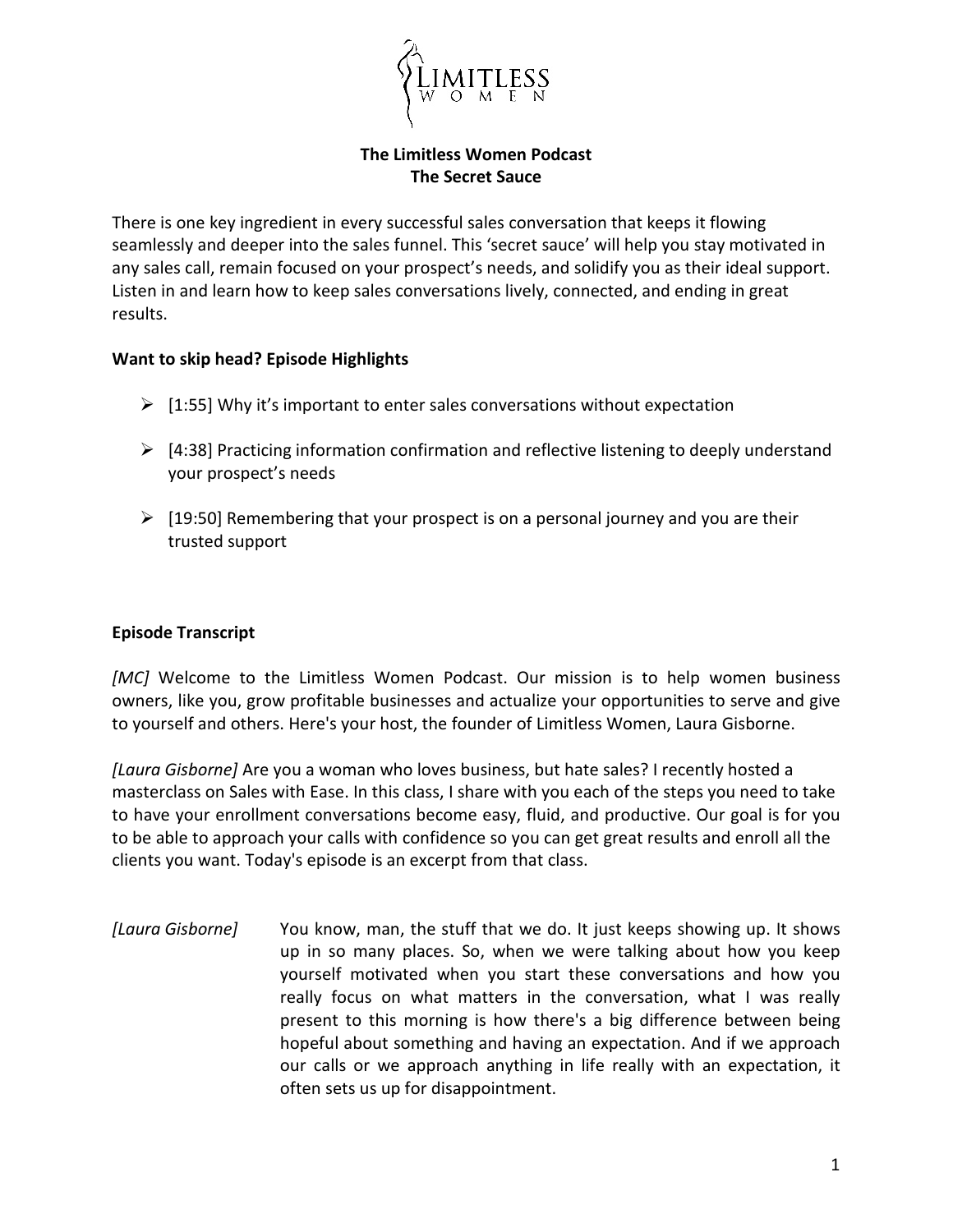

So, without telling you a bunch of stories because I wanna talk to you about the secret sauce today, I will say this. Please remember that it is your divine gift, your privilege, your honor to connect with folks. And they're gonna be very, very vulnerable with you in these conversations. So, one of the places that I feel like is just an opportunity to do good work is to really go to the conversations without expectation. Now, I know that you're gonna have to walk in faith with me on this one. And I will tell you lots of reasons why this is important because of the structure of the process, because of the fact that sales is a numbers game.

Because if you speak to enough people, you will earn the right to partner with them. And what I wanna share with you is that if you're tempted to jump into the sales conversation and talk about all that you can do for someone, what ends up happening is that you miss out on the magic that lies in the opportunity of partnership.

So, today, in the secret sauce, what I wanna share with you is this. We've heard about matching and mirroring. We hear about that in sales training often, but we don't really hear about what I like to call information confirmation. And so, let's say that you've had the conversation with somebody. You've shown up with your whole heart open. They get on a call with you. I had a call with somebody yesterday. It was our first date, right? We hadn't met each other before. But because she'd been watching this, she was pretty warmed up right. And she opened up some very, very vulnerable personal experiences and what was going on.

And what I wanna say to you is this. You're listening. You're asking questions. Remember that it's all about them. If you get the opportunity to do business with someone, if you earn the right to be in partnership with them, they are now leading, driving the bus maybe is what I wanna say. It's still all about them. So, I think that there's a big shift for a lot of us in I've got this great product. I've got these amazing deliverables that work. You know, I want to say I've had 30 years of experience, so I've had a chance to try things out before I bring them to you in teaching and training. And the bottom line is it's still all about them. It's about the other.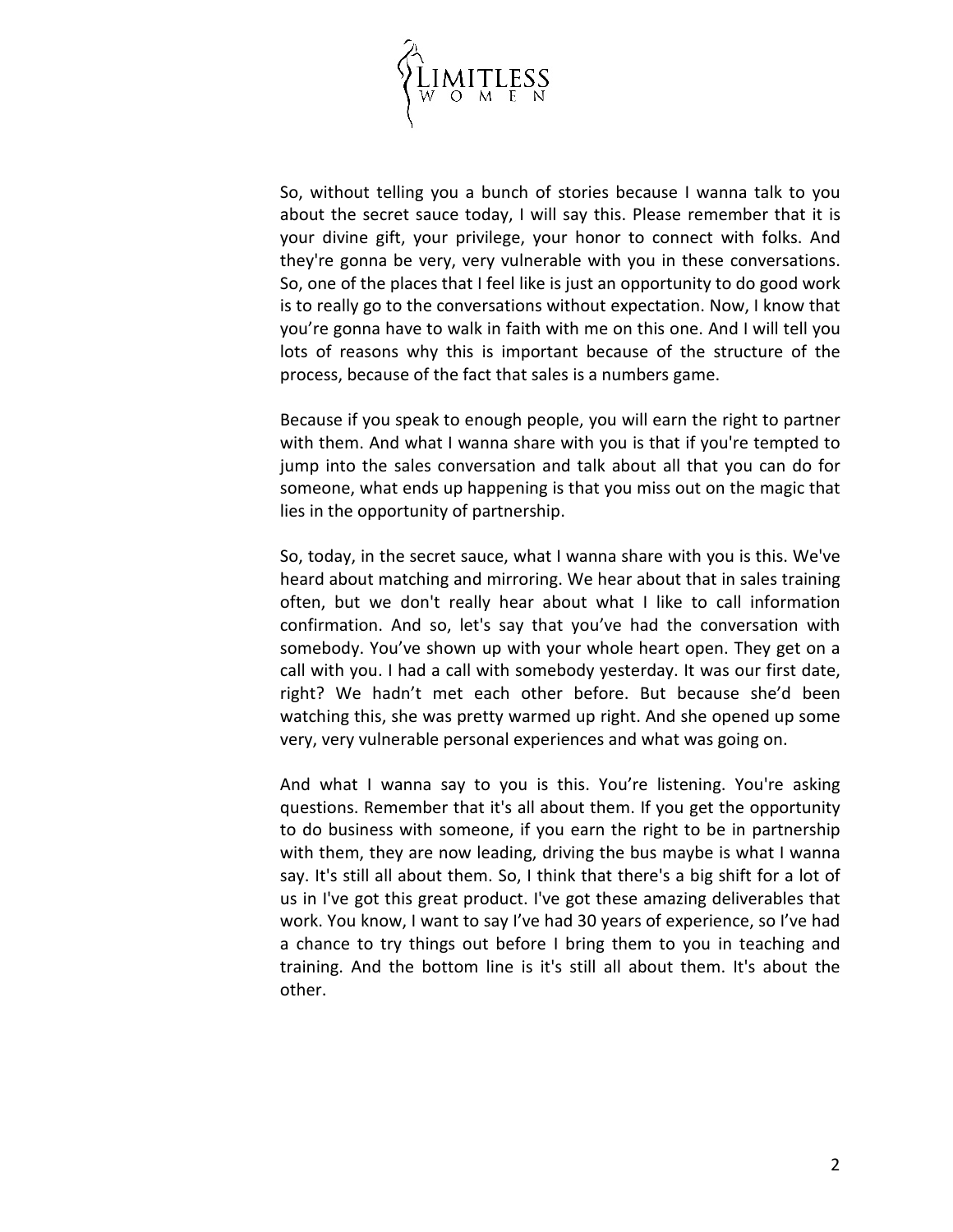

So, the secret sauce quite simply is this. When you are uncovering what's going on with folks, and you're really talking to them about what's in their heart and what their deepest desires are, and you're helping them get clear so that they can choose to invest in themselves not by a product or service, they can choose to say yes to the calling on their heart. One of the most powerful distinctions you can do is what we call the secret sauce #4 in our process, information confirmation. So, I want you to get in the practice of actually speaking back to the person who's speaking to you and asking them in their own words "Did I understand what you said?"

So, I talked to a woman recently who has multiple businesses. And one of those businesses she owns with her husband and there's a couple of other things that she's invested in. And she really has this dream in her heart to create a spiritual retreat center with this land that they own. Okay? So, what it would look like, I'm just gonna share with you, is that you would say to this person— You would say, "Hey, Elaine, so if I understand correctly, this is what's going on. You've shared with me very generously that your plate is full. You've got a lot of moving pieces. You have these two other businesses that bring in revenue or you're kind of positioned there as a leader in these businesses. And you're contributing, so there's some revenue coming in, and yet your heart is really calling you to build this center where people can come and connect to the Lord. They can connect to themselves. And that's on your heart and that's what you really like to be spending your time. Is that correct? Did I get that correct?" And then you wanna stop.

Now, don't tell her everything she said in the past 10 minutes, but really think about what are you pulling out as a nugget. So then, I might say, "You know, so it sounds like you're really clear that this is the area you want to focus on. However, because you're feeling some challenges in your relationship, you're not sure you wanna dive fully into that. Is that correct?" And stop. Use her or his language. Speak back to them in exactly the language they have shared with you. Two things are gonna happen here. Well, maybe more than 2 things, but 2 things for sure happen most of the time. One is that you're gonna feel them go [Sigh]. You're gonna feel them feel into the fact that they have actually been heard, and seen, and expressed. And it matters. And this is why if you remember— I don't know if it was on Day 1. I think it might have been when I was talking about people crying. Man, most of us don't have an opportunity in our lives to be fully expressed, to be seen and heard.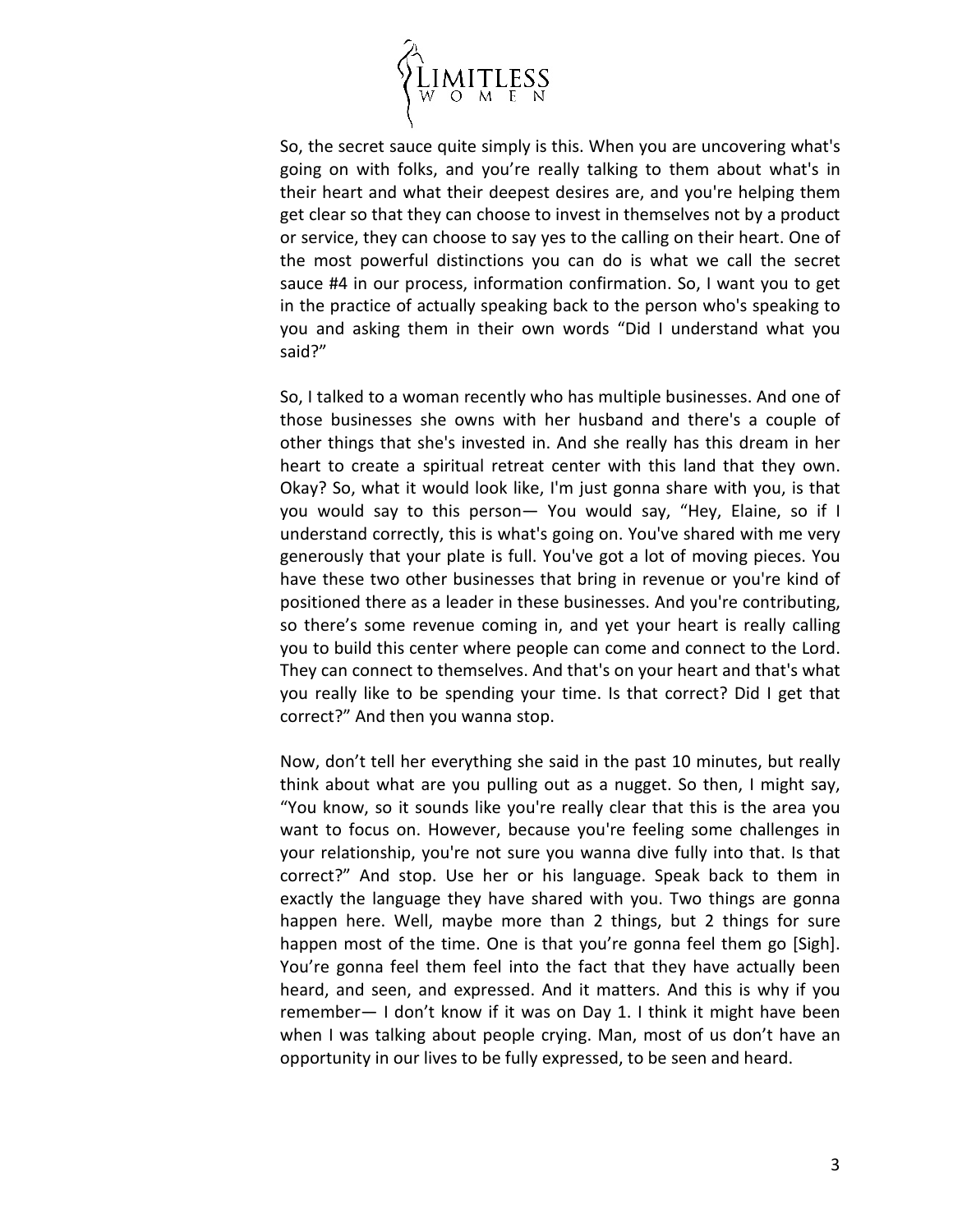

So, this act of generosity before you start spilling the beans about what you can do for them is really important. It builds a whole another layer of trust and rapport when someone knows that you're really in it with them. Okay? The other thing that could happen is you might have gotten it wrong. Blooper alert. You might have spoken back what you think she wanted you to know, but she might see that she has a whole other thing going on. Right? She might say, "Well, yeah, that's true. However, what the real problem is is that I'm really scared. I'm scared I've been married for 30 years. I'm not sure I'm gonna make it. I don't know if I can jump into my business right now because I have these other things happening personally." Okay? This is an opportunity for someone to really open up to at a new level. Okay?

Tomorrow, we talk about uncovering objections. I'm gonna give you the language to use to move someone through the places that they take themselves out of the game because it's a little bit of a human condition that we stay more comfortable. And you know, that's okay, but chances are if somebody has shown up for themselves and registered to have a telephone call with you, made an appointment, and really opened up their heart, it's a call for help. They want to have some support. They wanna have some partnership. They wanna have the structure and the safety to say yes to themselves for the next level.

And this, Celeste, probably comes back to me again of the psychology of the sale. The psychology is always service first. So, we kind of get that in a surface level, but it's this kind of deeper transformational conversation that can happen if we're really deep in the emotion. I had a woman sign up for business school the other day who was so cute. She's a darling. We talked like a few days earlier because when somebody signs up, I'm like I wanna to get in a call with them again right away, and get them going, and really support them." I talk to her a few days and she was like "I wanna tell you something." And I said, "What?" She said, "I got so excited I feel like I made an emotional decision." I said, "Oh, congratulations."

We all buy from emotion. We justify things with logic. Right? Because we do business growth strategy, we tend to say, "Okay, look, if you're gonna invest in a program and if you're gonna invest in a program like a business school, which is 7,500—"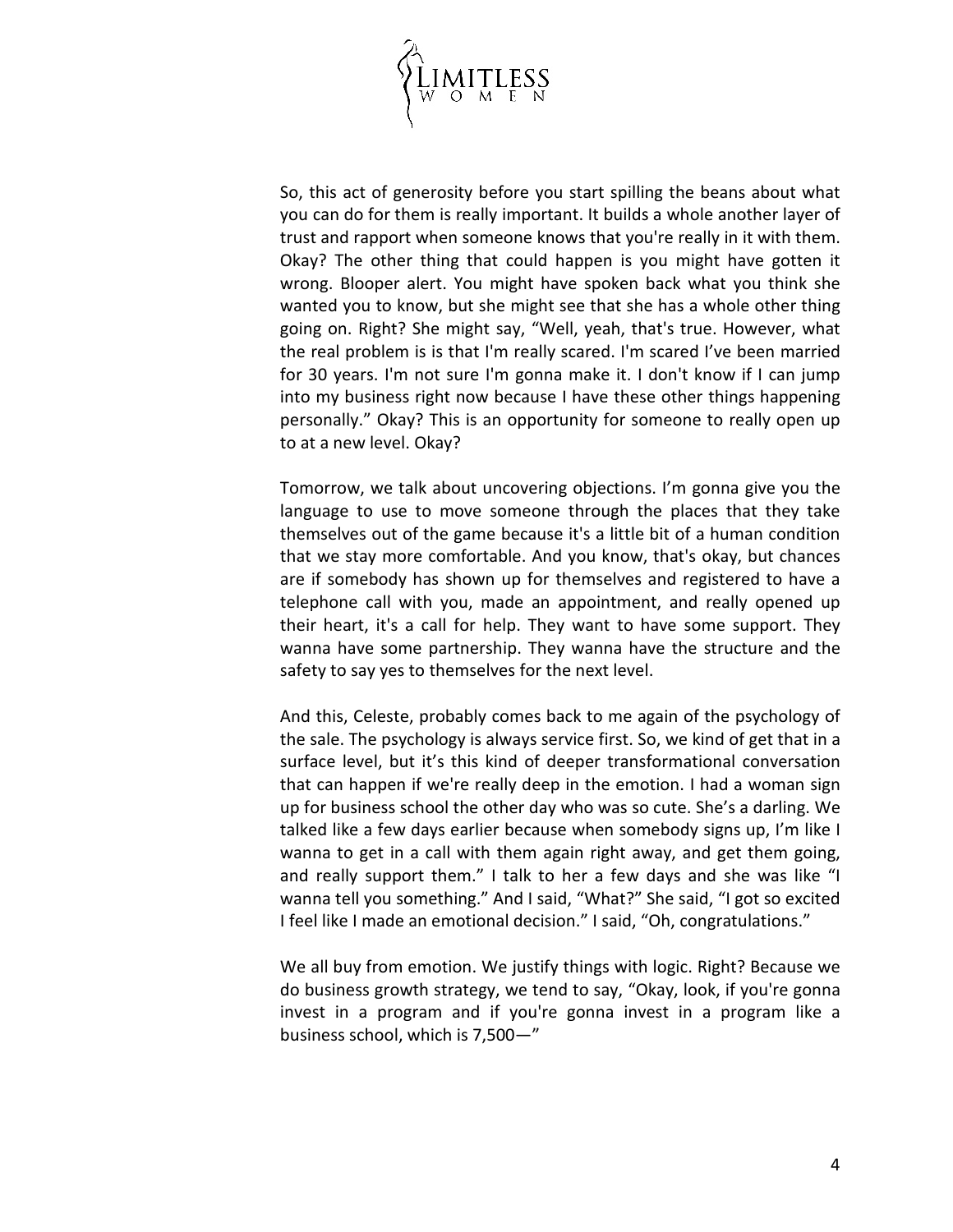

One of the things I haven't told you and I don't wanna have a brain fart here, but I will wanna speak on the train here. If somebody comes into our world at any level, we invite them to take the top 20% of what they're investing into a program and into partnership and make that their charitable donation. And I think it's important to share this with you because there might be something in it for you in your own business.

You know, we believe at Limitless Women that giving cause is growing. And the biggest objection we get when we're fundraising is women saying some day when I get there, when I make more money, then I'll give. And here's what I know. If you can find your way to investing and buying something, you can find your way into making a contribution. So, what we say is if somebody comes in at 7,500, 20% of that becomes your charitable donation to the charity of your choice. Right? So, 1,500 comes right off the top and then the students who come into business school pay the balance of 6,000 to us.

And we wanna make it super easy. You know, you can do \$500 down and make payments for a year. We don't care. It's a lifetime program. So, once you come in, you're supported for the lifetime of your business, which is kind of cool. Okay. So, why I said that is this. We justify it. Right? We say, "Okay. If I'm gonna invest \$7,500 into an education program to give me the systems that I need so that I can become profitable and really get off this financial rollercoaster, I invite all of our prospective students to ask themselves can I see how this \$7,500 is going to turn into \$75,000 in revenue over the next 2 years."

Yeah. I don't care how long it takes you. If you wanna make your 75,000 back in the next 3 months, I sail hallelujah. Maybe you make it back in a month if you have an event, you have a big launch. You can make your money right back right away. However, I want you to think strategically like a business person. And why I'm sharing this with you is that when we did your business model on Day 1 and we said who is it, what are they struggling with, and how are you uniquely qualified to partner with them to find a solution, those of you that have softer offers, meaning that you're not creating business growth or revenue generation, you need some help around your messaging.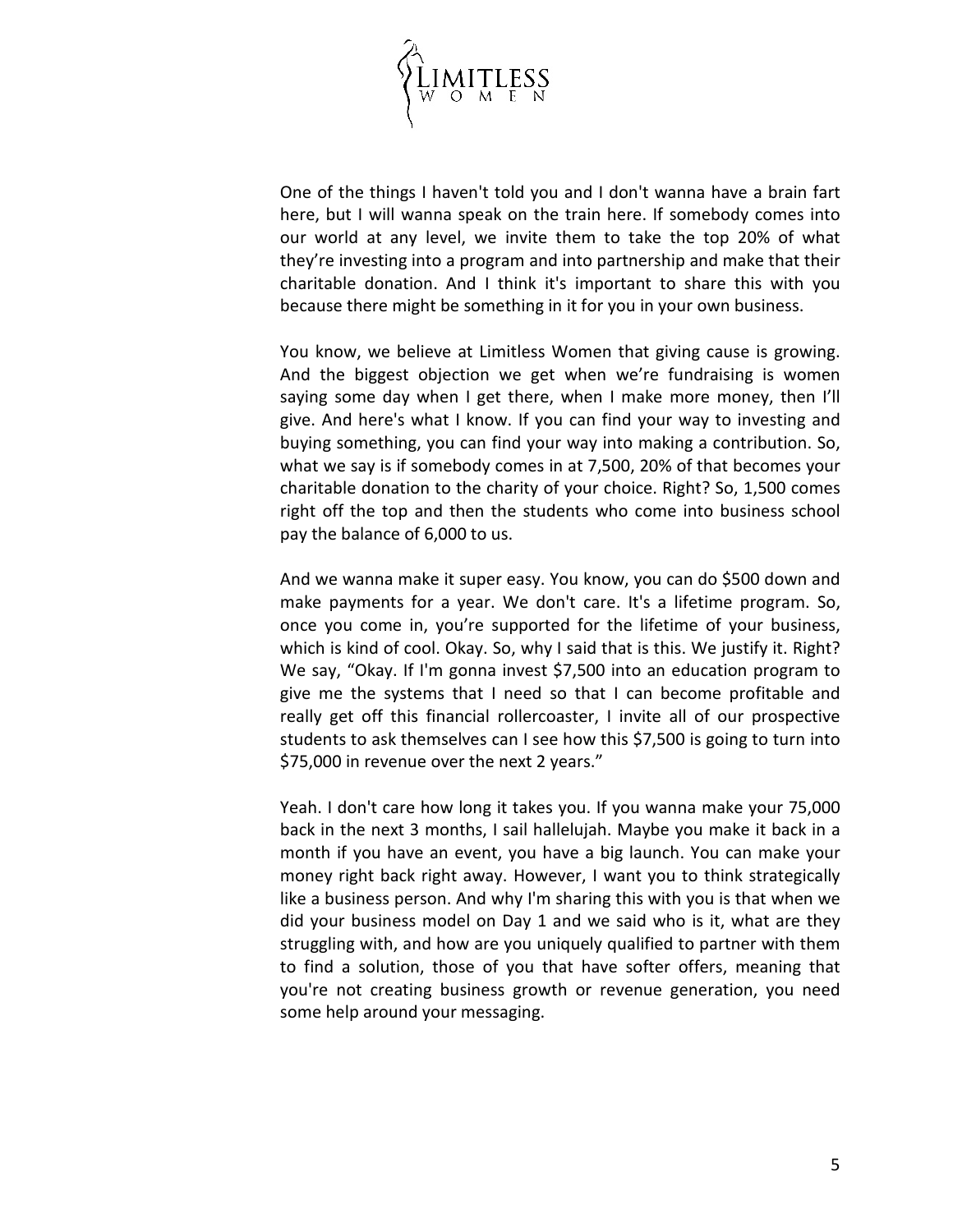

And you need to really get clear in your own heart about the impact and the results that people are gonna get from the work that they do with you. Okay? And this is gonna be something that will work on Saturday in you building your script because I've got to tell you I've set aside these 3 hours to really help each one of you who wanna show up get your language clear. You wanna be able to very quickly be able to say to somebody "Hey, let's use marriage, let's use divorce as a topic." Not that I wanna put that out there for anybody. But having been through a divorce with a really generous, amazing first husband, it's tough. Right?

And when you're in it, if you're a person who wants to make it work, the value of the support that you're gonna get from the program that you invest in, be it counseling or a marriage improvement program or communication program, the value is priceless. And you've gotta to know how to lead your people through that. But first, you have to find out how they're feeling and you have to really touch their hearts. So, the secret sauce of reflecting back to them what they say in their own words and then asking them "did I hear that correctly" is priceless.

Let me pause here because I've been asked about it and I wanna know what comes up for you in this conversation. And I think it might have been Heidi or it was Nancy, but I think it might have been Heidi who has already been practicing. She's been practicing her reflective listening even without having the class. She kinda knew what was happening there. Let's see what she got. Let's see what comes up for you. We're probably split on the 3 in the 5. Maybe I have to do both. Tell me what comes up for you so far and what you've heard here— What questions do you have about this or is there anything that you think "oh, I could do that, that would be helpful"?

And while I'm opening for questions, you may also bring up anything from the last few days. So, often when we're live and we're in person, we go to sleep and come back the next day. We start our mornings with like popcorn because there's so much stuff that once the brain gets a chance to settle, it starts coming up and so people have a lot of questions. They have a lot of shares. The have a lot of reflections that present for them. So, has anybody found this interesting or helpful? I have to tell you that this piece is a million-dollar distinction. And you won't know that until you do it.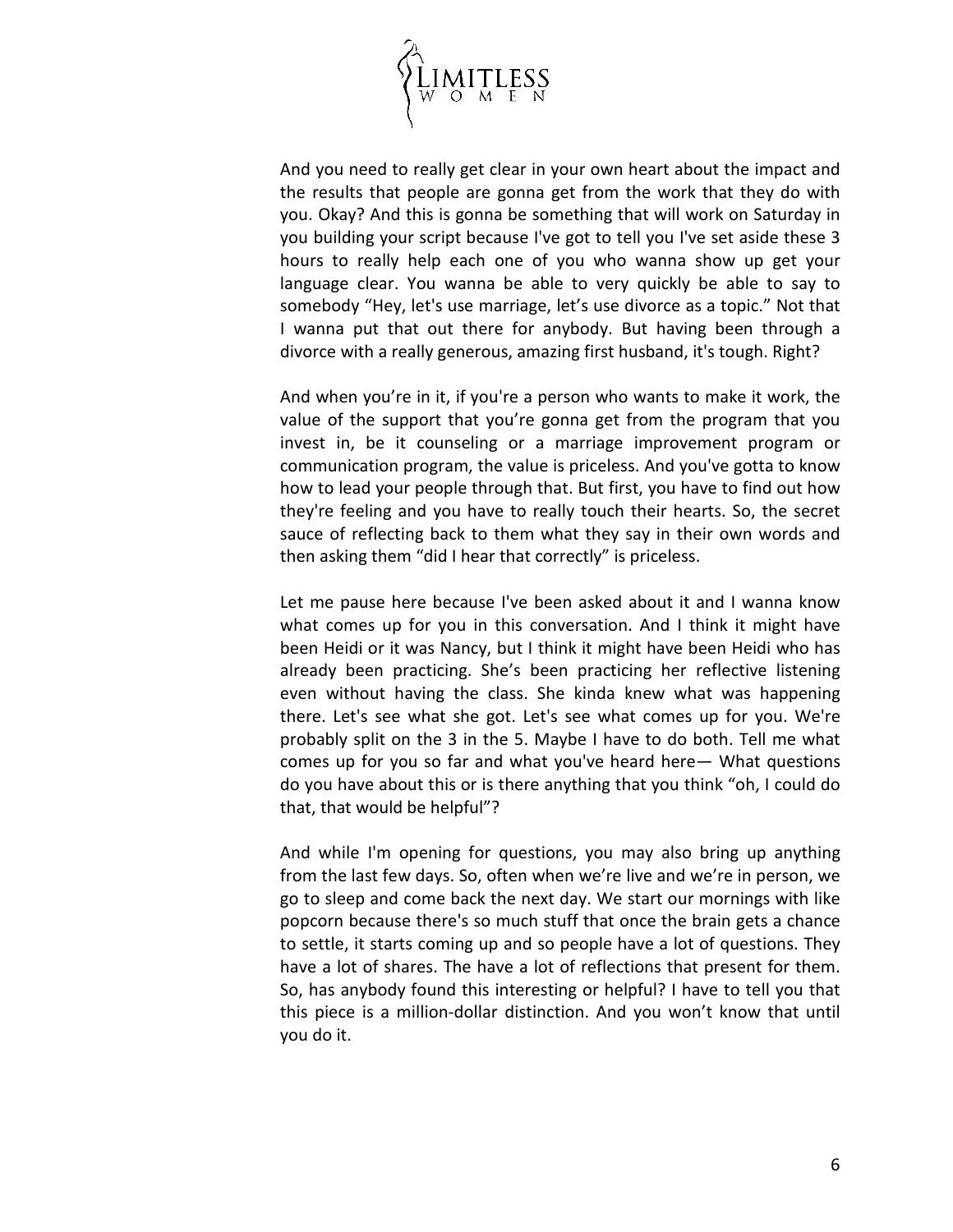

And I would also say that, you know, when we're talking about kind of expectations and how we take ourselves out of the game, one of the things that I see because I tend to attract very intelligent women into my community is that sometimes we're too cool for school. Sometimes it's like "Oh, I already did that" or "I already got that." And I wanna tell you that since you've invested the time to be here, I'm gonna highly encourage you to actually do the practices. And I have a kind of a Lauraism, which is that if I'm full of poop, your old life will be waiting. So, try this out. You've invested the time to be here. Try out some of these steps in your work. Those of you that are doing the homework, I acknowledge you. Thank you for showing up and doing your shares. I saw a whole bunch more of them before I got on today. I wrote to a lot of you last night. So, let's continue the conversation. Don't be too cool for school, you know. This is a very simple thing that will create exponential results for you in your sales conversations.

All right. Who has something to share about their experience? Maggie says, "Absolutely, it speaks to me after reading the book how to win friends and influence others. I find you're speaking the same language language." Cool. Yeah. You know, we were talking yesterday about Scott being so powerful as a sales professional, right? I mean he's really good. Really, really good. And he loves to find something to love about someone. This is that next layer of affinity where you're removing the blinders. You're removing the places where people get stuck because they have a safe space when they hear that you're actually really listening to them. All right. Nancy and Key says, "I always come in wondering if I'm too cool for school."

Mentally delighted. Are you talking at this school, Nancy? Yeah, I hope so. Yeah. Thanks. #Humility. So sweet of you. I'm gonna take that this way. I hope I didn't interpret that in an arrogant way, but I think you know this is the piece. This is really a great example of what's tried and true. You know, we talk a lot when we're doing marketing training, we're doing the flow retreat. You're focusing a lot on the marketing.

Here, this is the thing I've gotta tell you. Relationship building is the place where it really is an art and a science. And these subtle nuances are the places that I can give you, that I can tell you your success lies in this. Your success does not lie in the deliverables or the packaging and pricing of your programs. Now, one of my personal favorite things to do with private clients is help them get really clear on packaging, pricing, and messaging because it just makes it very fluid to ground in the positioning.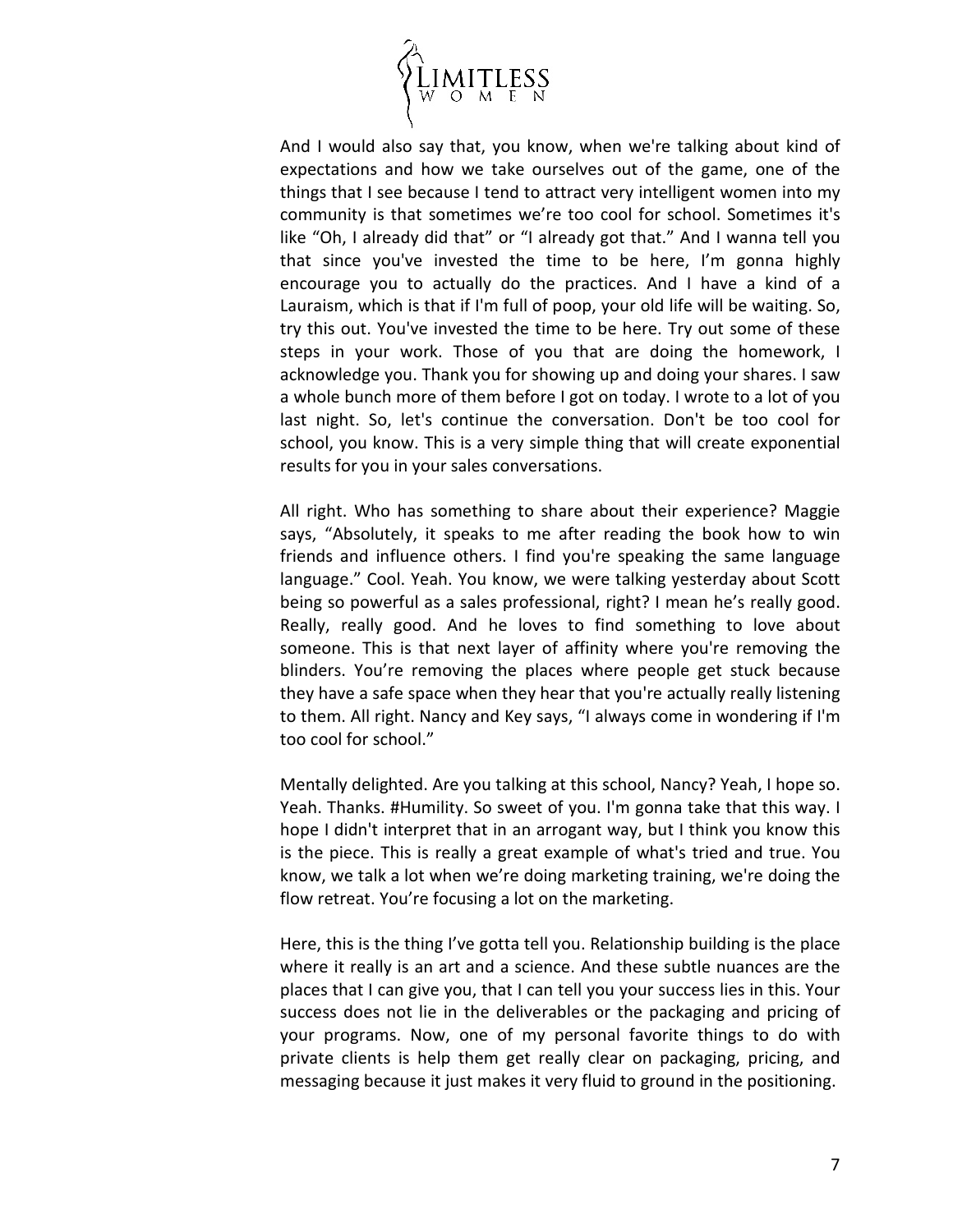

Remember we're talking about the difference between positioning and posturing? When you're really clear about who you people are, when you're really clear about how you can help them, that stuff makes the conversation easier and you can speak with more confidence. However, the magic happens when your prospective partner says yes to themselves and chooses to invest in themselves in a trusted partnership with you.

I have a new creative who's on our team who's a genius. I love her. She's really, really great at what she does. And she's new as a business owner. And she's a little sassy, which is one of the reasons I like her so much. She's really good. And so, it was interesting because we had a little bit of a conversation this morning. And this is where I was thinking about how this stuff shows up everywhere. And you know, she's mad because I'm not on her timeline. You know, it took me back a little bit. And I thought "Well, that's fascinating." What does her timeline have to do with my outcome? I want you to think about that. When you earn someone's trust and you earn the right to go into business with them, I will remind you that it is their journey that you are here to support. It is their timeline that matters. It is their results that they are working through and through with your support. It actually is why energy happens and an exchange happens.

So, you know, we talk about money being the easy part money. Money is simply an exchange of energy. We just happen to call it dollars in the United States. You guys call it different currencies in different places, but all it is is there's a person with a problem. There is a person with a solution. They decide to come together and there's an exchange. It's an exchange of service and compensation. Right? It's this beautiful dance of giving and receiving. And I think you know for this context of the conversation for sales, I want you to remember that you're gonna take this energy with you right into the relationship. And if you lose sight of it, if you get excited about what you can do for them, and they're not engaged, and they're not with you, it's not gonna work. Okay? It's the same in this.

You know, we speak often in our community in the language of love. You know, it's one of our core values. We believe love is in the details. And every person on our team before they get to communicate with a human being, with a trusted client and a trusted partner has been highly, highly vetted by me to make sure that they have their head in the game, which is no matter how annoying a client might be, it is our honor and privilege to serve them. We get to be in partnership with them.